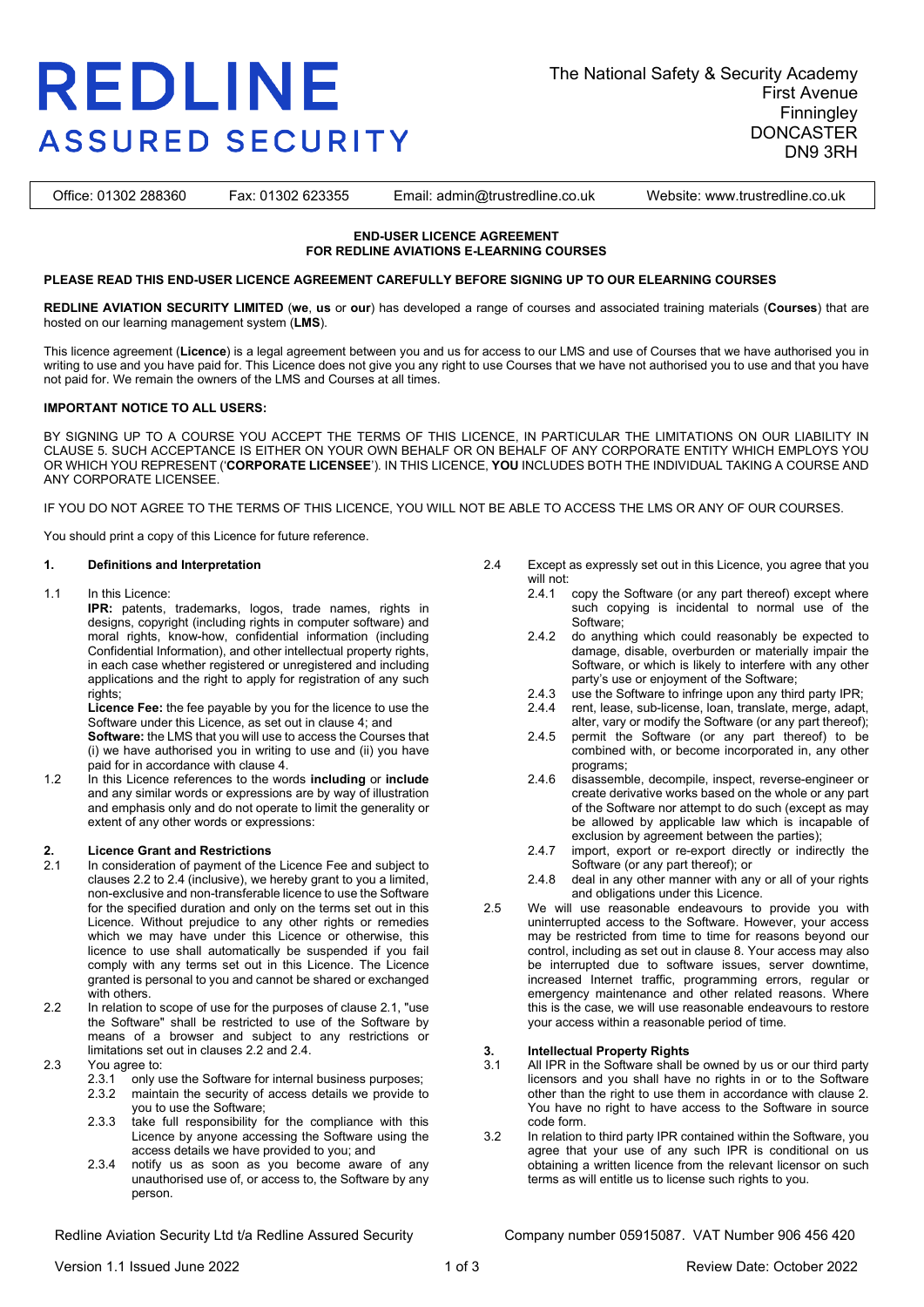# **REDLINE ASSURED SECURITY**

3.3 You agree that you shall not at any time dispute, challenge, or contest, directly or indirectly, our right, title and interest in and to the Software, or assist or aid others to do so.

## **4. Licence Fee**

- You will have either paid the Licence Fee at the time you purchased the Course, or you will be required to pay the Licence Fee in accordance with any purchase order that we have issued to you.
- 4.2 Your licence to use the Software is conditional upon you paying the Licence Fee. If you fail to pay the Licence Fee in accordance with out payment terms, then without limiting our other rights and remedies, we may:
	- 4.2.1 suspend your right to use the Software until payment is made in full; and/or
	- 4.2.2 withhold issuing any certificates to be awarded to you until payment is made in full.
- 4.3 All payments due to us under this Licence must be paid in full without any set-off, counterclaim, deduction or withholding (except for any deduction or withholding required by law). We may at any time, without limiting our other rights or remedies, set off any amount owing to us by you against any amount payable by us to you.

### <span id="page-1-3"></span><span id="page-1-0"></span>**5. Limitation of Liability**<br>**5.1** We do not limit or exclu

- We do not limit or exclude our liability in respect of:
- 5.1.1 death or personal injury caused by our negligence;
	- 5.1.2 fraud or fraudulent misrepresentation; or
	- 5.1.3 any other liability (including statutory liability) to the extent we are not lawfully permitted to limit or exclude it.
- <span id="page-1-4"></span>5.2 Subject to clauses [5.1,](#page-1-0) [5.3](#page-1-1) and [5.4,](#page-1-2) our total liability for all claims arising under or in connection with this Licence whether arising in contract, tort (including negligence), breach of statutory duty or otherwise, howsoever arising shall be limited to the Licence Fee paid under this Licence.
- <span id="page-1-1"></span>5.3 Subject to clause [5.1,](#page-1-0) we shall not be liable to you, whether in contract, tort (including negligence), for breach of statutory duty, or otherwise, arising under or in connection with this Licence for:
	- 5.3.1 loss of business, revenue, profits, contracts, goodwill or anticipated savings;
	- 5.3.2 damage to reputation;<br>5.3.3 loss or corruption of da
	- loss or corruption of data or information; or
	- 5.3.4 indirect, special, exemplary, punitive or consequential loss or damage, whether or not such losses were within the contemplation of
- the parties at the date of this Licence. 5.4 We warrant that UK Department for Transport (DfT) aviation security courses are compliant in all material respects with directions issued by the UK DfT / Civil Aviation Authority
- <span id="page-1-2"></span>pursuant to the Aviation Security Act 1982 (as the same may be amended, revised, supplemented or substituted from time to time) and all applicable rules, including EU Commission Regulation (EU) (latest version), and SCD(A) (latest version), and contents of the DfT / CAA training syllabus (latest version).
- 5.5 Except as specifically stated in this Licence:
	- 5.5.1 we do not give any guarantees or make any warranty, express or implied, as to the accuracy, completeness, adequacy, fitness for purpose or satisfactory quality of the Software (or any part thereof), interoperability of the Software (or any part thereof) with any other software, equipment or systems used by you, or as to the results to be attained from using the Software (or any part thereof);
		- 5.5.2 the Software has not been developed to meet your individual requirements and it is your responsibility to ensure that the facilities and functions of the Software meet your requirements. Accordingly, you use the Software (or any part thereof) and any results attained from the Software at your sole risk and liability; and

5.5.3 the Software may not be free of bugs or errors and the existence of minor bugs or errors shall not constitute a breach of this Licence.

Accordingly, the Software is provided "AS IS" and any condition, warranty, representation or other term concerning the Software (or any part thereof) which might otherwise be implied into, or incorporated in, this Licence, whether by statute, common law or otherwise, is hereby excluded to the fullest extent permitted by law.

5.6 The parties expressly agree that if any limitation or provision contained or expressly referred to in this clause [5](#page-1-3) is held to be invalid under any applicable statute or rule of law, it shall, to that extent, be deemed omitted in accordance with claus[e 10.4.](#page-2-0)  Furthermore, if any of the exclusions in claus[e 5.3](#page-1-1) are found to be invalid, illegal or unenforceable by a court of competent jurisdiction, our aggregate liability to you for such shall be subject to the financial limit set out in clause [5.2.](#page-1-4)

### **6. Termination of this Licence**<br>**6.1** Without prejudice to any other

- Without prejudice to any other rights or remedies that we may have under this Licence or otherwise, we may terminate this Licence immediately by written notice to you if you commit a material or persistent breach of this Licence which you fail to remedy (if remediable) within 14 days after the service of written notice requiring you to do so.
- 6.2 On termination or expiry of this Licence for any reason:
	- 6.2.1 all rights granted to you under this Licence shall automatically cease and you shall immediately cease all activities authorised by this Licence;
	- 6.2.2 all accrued rights, remedies, obligations and liabilities of either of us as at expiry or termination shall be unaffected, including the right to claim damages in respect of any breach of this Licence which existed at or before the date of termination or expiry; and
	- 6.2.3 clauses which expressly or by implication survive termination or expiry shall continue in full force and effect.

#### <span id="page-1-7"></span>**7. Updates to this Licence and other communications between us**

- <span id="page-1-6"></span>7.1 We may update the terms of this Licence at any time on notice to you in accordance with clause [7.2.](#page-1-5) Your continued use of the Software following the deemed receipt and service of the notice under claus[e 7.2](#page-1-5) shall constitute your acceptance to the terms of this Licence, as varied. If you do not wish to accept the terms of the Licence (as varied) you must immediately stop using and accessing the Software on the deemed receipt and service of the notice. If we have to contact you, we will do so by email.
- <span id="page-1-5"></span>7.2 Any notice to be given under this Licence, including under claus[e 7.1](#page-1-6) shall be given by:
	- 7.2.1 us to you will be deemed received and properly served 24 hours after it is first posted on our website, LMS and/or 24 hours after an email is sent; and
	- 7.2.2 you to us will be deemed received and properly served hours after an email is elearning@trustredline.co.uk.
- 7.3 In proving the service of any notice, it will be sufficient to prove, in the case of posting on our website, that the website was generally accessible to the public for a period of 24 hours after the first posting of the notice; and in the case of an email, that such email was sent to the email address of the recipient given for these purposes.
- 7.4 This claus[e 7](#page-1-7) does not apply to the service of any proceedings or other documents in any legal action or, where applicable, any arbitration or other method of dispute resolution.

### **8. Force majeure**

We shall have no liability to you under this Licence if we are prevented from or delayed in performing our obligations under this Licence, or from carrying on our business, by acts, events, omissions or accidents beyond our reasonable control,